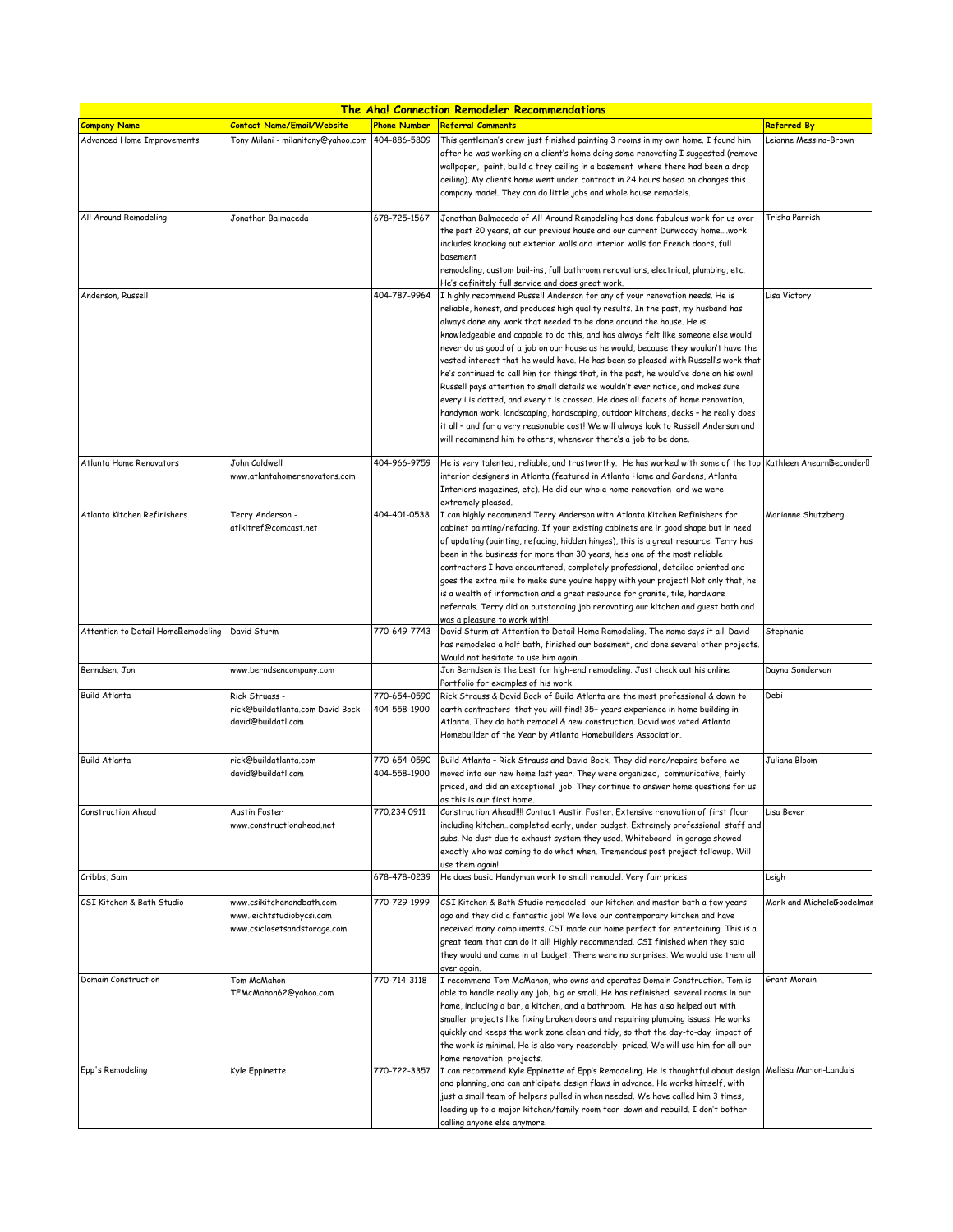| <u>The Aha! Connection Remodeler Recommendations</u> |                                               |                     |                                                                                                                                                                     |                    |  |
|------------------------------------------------------|-----------------------------------------------|---------------------|---------------------------------------------------------------------------------------------------------------------------------------------------------------------|--------------------|--|
| <b>Company Name</b>                                  | <b>Contact Name/Email/Website</b>             | <b>Phone Number</b> | <b>Referral Comments</b>                                                                                                                                            | <b>Referred By</b> |  |
| From the Ground Up Services                          | Duane Burns                                   | 678-982-6443        | I would like to recommend our contractor, Duane Burns, owner of From the                                                                                            | Roxanne Locarnini  |  |
|                                                      |                                               |                     | Ground Up Services. He did a fabulous job remodeling our kitchen 3 years ago and                                                                                    |                    |  |
|                                                      |                                               |                     | since then, we have used his crew for small jobs around our house as well as a small                                                                                |                    |  |
|                                                      |                                               |                     | remodel at Dunwoody Urgent Care. He and his crew are so great to work with.                                                                                         |                    |  |
|                                                      |                                               |                     | They try hard to keep the work site tidy and they were very good about making                                                                                       |                    |  |
|                                                      |                                               |                     | sure everything was completed to our satisfaction. They even have a 5 year                                                                                          |                    |  |
|                                                      |                                               |                     | warranty on their work!                                                                                                                                             |                    |  |
| Fry, Doug                                            |                                               | 678-725-6139        | Doug has a fantastic work ethic - he was always here when he says he would be,                                                                                      | Beth Southers      |  |
|                                                      |                                               |                     | showed up everyday and stayed all day, and he expects the same of his subs, who all                                                                                 |                    |  |
|                                                      |                                               |                     | do wonderful work as well. He has great attention to detail, is honest,                                                                                             |                    |  |
|                                                      |                                               |                     | trustworthy, and even fun to have around the house. I have never had anybody do                                                                                     |                    |  |
|                                                      |                                               |                     | work on my house that I would recommend higher - I have the utmost confidence                                                                                       |                    |  |
| Glazer Construction                                  | Randy Glazer                                  |                     | in him.<br>I completed a major renovation of a home built in 1976 last spring. The company I                                                                        | Linda M. Johnson   |  |
|                                                      |                                               |                     | used was Glazer Construction. The owner's name is Randy Glazer and I highly                                                                                         |                    |  |
|                                                      |                                               |                     | recommend their work. I am difficult to please and I am very, very happy with the                                                                                   |                    |  |
|                                                      |                                               |                     | results of Randy Glazer's work on my home. All problems were handled happily, even                                                                                  |                    |  |
|                                                      |                                               |                     | those that were difficult to correct. I give Glazer Construction an A+.                                                                                             |                    |  |
|                                                      |                                               |                     |                                                                                                                                                                     |                    |  |
| Gunter Remodeling                                    | David Gunter                                  | 404-539-2454        | I can wholeheartedly recommend David Gunter! He has done extensive remodeling Anne-CarolineBrown Taylor                                                             |                    |  |
|                                                      |                                               |                     | work on our home and is an articulate, clean-cut, polite, very capable young man                                                                                    |                    |  |
|                                                      |                                               |                     | who is honest and has loads of integrity. David is a skilled contractor and does his                                                                                |                    |  |
|                                                      |                                               |                     | own electrical work, painting, light plumbing and anything related to a remodel. His                                                                                |                    |  |
|                                                      |                                               |                     | prices are very competitive and the quality of his work goes unmatched. I would                                                                                     |                    |  |
|                                                      |                                               |                     | wholeheartedly recommend David and his work and would be happy to serve as a                                                                                        |                    |  |
|                                                      |                                               |                     | reference for him and his work. I live in Oak Grove and would be happy to show                                                                                      |                    |  |
|                                                      |                                               |                     | anybody the work he did on my house.                                                                                                                                |                    |  |
|                                                      |                                               |                     |                                                                                                                                                                     |                    |  |
| Harbour Towne                                        | Tom Dwyer - www.harbourtowne.net 770-455-1930 |                     | We have used Harbour Towne for two different projects. Tom Dwyer is the owner.                                                                                      | Gerri Penn         |  |
|                                                      |                                               |                     | He first did our two bathrooms. Last year when we decided to remodel the kitchen                                                                                    |                    |  |
|                                                      |                                               |                     | and family room. I did not even get another price for it because I was so pleased                                                                                   |                    |  |
|                                                      |                                               |                     | with the bathroom job. I hope you add him to your list. I wrote a great review of                                                                                   |                    |  |
|                                                      |                                               |                     | his work on Kudzu.                                                                                                                                                  |                    |  |
| <b>Hatteras Construction</b>                         | Paul Springer - springerpw@att.net            | 770-367-9963        | We live in a traditional Dunwoody home. We have done lots of renovation projects                                                                                    | Lisa Dickson       |  |
|                                                      |                                               |                     | since we moved in 8 years ago, but Paul Springer is the only Contractor I would                                                                                     |                    |  |
|                                                      |                                               |                     | recommend that we have used. Paul constructed a covered patio addition to the                                                                                       |                    |  |
|                                                      |                                               |                     | back of the house. This was a complicated project because A/C units had to be<br>removed, work to get repair areas of erosion due to water and removing an existing |                    |  |
|                                                      |                                               |                     | deck and patio before contruction could start. The project moved like clockwork                                                                                     |                    |  |
|                                                      |                                               |                     | with Paul here every step of the way. I would often look out at the end of the day                                                                                  |                    |  |
|                                                      |                                               |                     | to see Paul making sure the construction site was clean and tidy at the end of the                                                                                  |                    |  |
|                                                      |                                               |                     | days work. He responded to any feedback I gave promptly and immediately and                                                                                         |                    |  |
|                                                      |                                               |                     | was not satisfied until I was happy. Before we started he took me on a tour of                                                                                      |                    |  |
|                                                      |                                               |                     | Dunwoody showing me various project he has completed. He is a Dunwoody                                                                                              |                    |  |
|                                                      |                                               |                     | Resident and his home is one of the nicest remodels in Redfield you will find. He                                                                                   |                    |  |
|                                                      |                                               |                     | truly has an intimate knowledge of Dunwoody homes and also was able to provide                                                                                      |                    |  |
|                                                      |                                               |                     | design quidance and suggestions which is not normal in my experience from a                                                                                         |                    |  |
|                                                      |                                               |                     | contractor. Before we contracted with Paul we went through a process with a                                                                                         |                    |  |
|                                                      |                                               |                     | design build firm and decided not to proceed with them. Paul not only provided the                                                                                  |                    |  |
|                                                      |                                               |                     | same level of service that the design firm offered, but did so at much more                                                                                         |                    |  |
|                                                      |                                               |                     | competitive price. His background in banking, helps him plan his projects properly                                                                                  |                    |  |
|                                                      |                                               |                     | and timely which in the end saves his clients money. We plan to use him again for                                                                                   |                    |  |
|                                                      |                                               |                     | future planned projects.                                                                                                                                            |                    |  |
|                                                      |                                               | 770-579-2999        |                                                                                                                                                                     |                    |  |
| Highland Design Gallery                              | www.highlanddesigngallery.com                 |                     | Highland Design Gallery - Todd Swarts. We recently completed a total master                                                                                         | Liz Catlett        |  |
|                                                      |                                               |                     | bath remodel which turned out better than expected. We had interviewed three<br>contractors and Todd came up with the best ideas! I have called back for a couple   |                    |  |
|                                                      |                                               |                     | of "tweeks" and they were promptly there at my convenience.                                                                                                         |                    |  |
|                                                      |                                               |                     |                                                                                                                                                                     |                    |  |
| Homeland Remodeling                                  |                                               | 404-787-5559        | I have used this company for a few years for home maintenance and improvement                                                                                       | Gina Micalizio     |  |
|                                                      |                                               |                     | projects. They are very responsible and thorough.                                                                                                                   |                    |  |
| Horne Construction Group LLC                         | Reid Horne -                                  | 404-713-0766        | I HIGHLY recommend Reid Horne of Horne Construction Group for any of your                                                                                           | Michele Norwood    |  |
|                                                      | redbirdconstruction@gmail.com                 |                     | home improvement OR handyman needs! No job is too big or small. Reid lives here                                                                                     |                    |  |
|                                                      |                                               |                     | in Dunwoody and is very responsive, hard working, reliable, trustworthy and easy                                                                                    |                    |  |
|                                                      |                                               |                     | to work with. He is not happy until you are happy. I have used him for many                                                                                         |                    |  |
|                                                      |                                               |                     | different home improvement projects over the past several years and he has also                                                                                     |                    |  |
|                                                      |                                               |                     | done some great house painting work for a close friend of mine. He can do anything                                                                                  |                    |  |
|                                                      |                                               |                     | from larger scale renovations, plumbing, decks, painting, kitchen and bathroom                                                                                      |                    |  |
|                                                      |                                               |                     | updates, etc.                                                                                                                                                       |                    |  |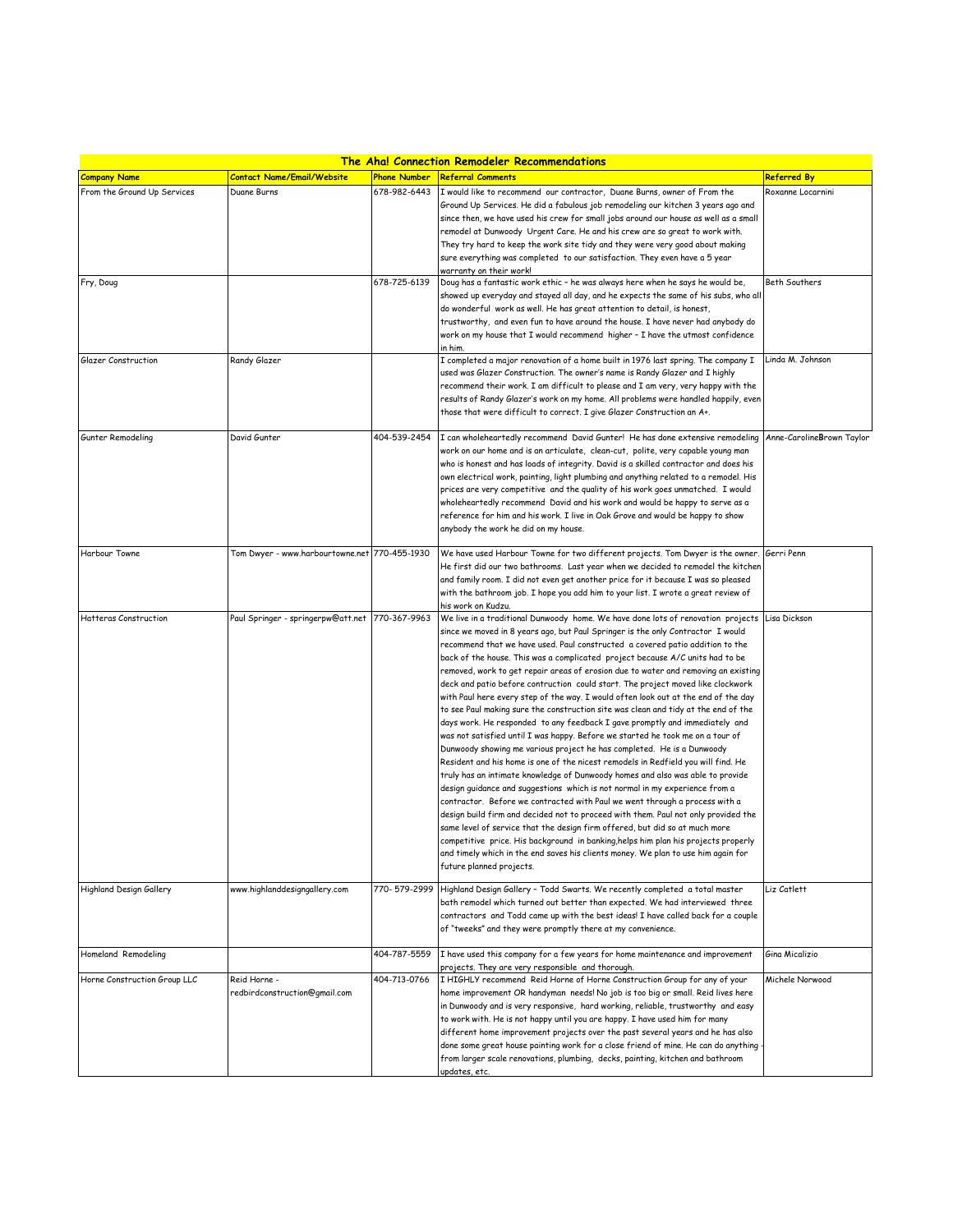| <b>The Aha! Connection Remodeler Recommendations</b> |                                   |                     |                                                                                                                                                                            |                    |  |  |
|------------------------------------------------------|-----------------------------------|---------------------|----------------------------------------------------------------------------------------------------------------------------------------------------------------------------|--------------------|--|--|
| <b>Company Name</b>                                  | <b>Contact Name/Email/Website</b> | <b>Phone Number</b> | <b>Referral Comments</b>                                                                                                                                                   | <b>Referred By</b> |  |  |
| <b>Integral Structure</b>                            | Tony McSwain                      | 770-842-2324        | I am an interior designer in Dunwoody that specializes in helping clients through                                                                                          | Julia Mitchell     |  |  |
|                                                      |                                   |                     | remodeling and building projects. I have a number of contractors I work with but                                                                                           |                    |  |  |
|                                                      |                                   |                     | the one that always meets the needs of my clients is Tony McSwain of Integral                                                                                              |                    |  |  |
|                                                      |                                   |                     | Structure. He is a full service contractor that has helped me and my clients out                                                                                           |                    |  |  |
|                                                      |                                   |                     | with small projects to huge remodeling projects. He is licensed and he is very                                                                                             |                    |  |  |
|                                                      |                                   |                     | familiar with the different contract and zoning needs. Tony has never come in over                                                                                         |                    |  |  |
|                                                      |                                   |                     | budget-which clients love-and his guys work well around a family's schedules. He                                                                                           |                    |  |  |
|                                                      |                                   |                     | has never failed to offer strong suggestions that have made the jobs run more                                                                                              |                    |  |  |
|                                                      |                                   |                     | smoothly and his even-temper and organization makes each job run smoothly. I                                                                                               |                    |  |  |
|                                                      |                                   |                     | highly recommend Integral Structure for your remodeling needs.                                                                                                             |                    |  |  |
|                                                      |                                   |                     |                                                                                                                                                                            |                    |  |  |
| Koury, Tony                                          |                                   | 770-294-8510        | Love my contractor who does building and is the best and good prices too, he does                                                                                          | Debra B. Brown     |  |  |
|                                                      |                                   |                     | mainly big renovations, building, pools, outside, etc. anything but smaller projects as                                                                                    |                    |  |  |
|                                                      |                                   |                     | well…                                                                                                                                                                      |                    |  |  |
| LaRue, Larry                                         |                                   | 404-434-2222        | I am presently using Larry LaRue who is doing an excellant job with the what we                                                                                            | Sharon Weber       |  |  |
|                                                      |                                   |                     | needed. He came highly recommended and only works off of referrals. He is always                                                                                           |                    |  |  |
|                                                      |                                   |                     | on time, cleans up, has a good group working with him and does what he says he will                                                                                        |                    |  |  |
| Lefko Renovations                                    | David Lefkovits                   | 404-846-6372        | do. Will use him again on our next project.<br>We used Lefko Renovations to renovate our 1970s style master bathroom. David                                                | Debbie & Stevekahn |  |  |
|                                                      |                                   |                     | Lefkovits worked very closely with us throughout the project including the idea                                                                                            |                    |  |  |
|                                                      |                                   |                     | phase, layout plans, selections, work phase and finishing touches. We have a great                                                                                         |                    |  |  |
|                                                      |                                   |                     | new layout complemented by beautiful tile, granite, cabinetry, plumbing fixtures,                                                                                          |                    |  |  |
|                                                      |                                   |                     | and lighting. The work crew came daily and had a high level of professionalism.                                                                                            |                    |  |  |
|                                                      |                                   |                     | David was always accessible and stayed in close contact with us throughout the                                                                                             |                    |  |  |
|                                                      |                                   |                     | project. Budget and timeframe were met.                                                                                                                                    |                    |  |  |
| Lefko Renovations                                    | info@lefkogroup.com               | 404-846-6372        | I have to recommend Lefko Renovations. They did a whole house renovation for us                                                                                            | Caren Cohen        |  |  |
|                                                      |                                   |                     | that was wonderful. The work was top notch and they came in under budget and                                                                                               |                    |  |  |
|                                                      |                                   |                     | finished several weeks ahead of schedule!                                                                                                                                  |                    |  |  |
| Lefko Renovations                                    | info@lefkogroup.com               | 404-846-6372        | David Lefkovits and Lefko completely transformed our master bathroom and the                                                                                               | Lisa Light         |  |  |
|                                                      |                                   |                     | entire feel of our home. David and his "family"crew worked tirelessly to complete a                                                                                        |                    |  |  |
|                                                      |                                   |                     | major project quickly, neatly and completely beyond our expectations. There was                                                                                            |                    |  |  |
|                                                      |                                   |                     | never anything that they could or would not do to make us 110% happy with the                                                                                              |                    |  |  |
|                                                      |                                   |                     | project. His team works hard, long hours and completely unobtrusively. The project                                                                                         |                    |  |  |
|                                                      |                                   |                     | that was to take 6-7 weeks was completed in under 4 weeks and within budget!                                                                                               |                    |  |  |
|                                                      |                                   |                     | Their professionalism and attention to detail and to our project was superior to                                                                                           |                    |  |  |
|                                                      |                                   |                     | any other contractor we have ever worked with. We would absolutely recommend                                                                                               |                    |  |  |
|                                                      |                                   |                     | Lefko as well as use them for any and all other projects that we would do in the                                                                                           |                    |  |  |
|                                                      |                                   |                     | future                                                                                                                                                                     |                    |  |  |
| Lefko Renovations                                    | info@lefkogroup.com               | 404-846-6372        | David Lefkovits with Lefko Renovations did our 2 bathrooms upstairs. He was easy                                                                                           | Robyn Zimmerman    |  |  |
|                                                      |                                   |                     | to work with and the people that work for him were always on time, cleaned up                                                                                              |                    |  |  |
|                                                      |                                   |                     | after themselves and very nice to have in my home! They said they were going to                                                                                            |                    |  |  |
|                                                      |                                   |                     | start on a specific day and did! I would recommend to my family and friends, they                                                                                          |                    |  |  |
|                                                      |                                   |                     | do a great job!                                                                                                                                                            |                    |  |  |
| Noble Power Washing                                  | Mr. Noble                         | 404-840-1225        | Mr. Noble did an excellent job power washing our house, driveway and walkways and                                                                                          | Mindy Hamer        |  |  |
|                                                      |                                   |                     | even used a special circular scrubber to make the driveway practically sparkle. His                                                                                        |                    |  |  |
|                                                      |                                   |                     | price was very competitive and he wouldn't accept payment until I was satisfied                                                                                            |                    |  |  |
|                                                      |                                   |                     | with his work. I will hire him every year.                                                                                                                                 |                    |  |  |
| <b>MOSAIC Group</b>                                  | Rick Goldstein or William Fadul   | 770-670-6022        | I would like to recommend MOSAIC group for your major and minor home                                                                                                       | Jan Hewitt         |  |  |
|                                                      | www.mosaicgroupatlanta.com        |                     | renovations. They,patiently, sat down with us several times over several months                                                                                            |                    |  |  |
|                                                      |                                   |                     | until we figured out exactly what we wanted. They were able to take our likes and                                                                                          |                    |  |  |
|                                                      |                                   |                     | dislikes and consider all the "bright ideas" we brought to the table while creating<br>fresh ideas for our lifestyle. Love our kitchen and the plans for the next phase of |                    |  |  |
|                                                      |                                   |                     | our renovations. If you have to have people roaming around your house for weeks,                                                                                           |                    |  |  |
|                                                      |                                   |                     | these are the kind of people you want. Respectful and friendly. Any time we had                                                                                            |                    |  |  |
|                                                      |                                   |                     | questions, we were able to contact the contractor or the architect. Wouldn't think                                                                                         |                    |  |  |
|                                                      |                                   |                     | of using anyone else for our renovations.                                                                                                                                  |                    |  |  |
|                                                      |                                   |                     |                                                                                                                                                                            |                    |  |  |
| MOSAIC Group: Remodeling for the                     | www.mosaicgroupatlanta.com        |                     | MOSAIC Group [Architects and Remodelers] is a locally owned and operated                                                                                                   | Audra Anders       |  |  |
| Way You Live                                         |                                   |                     | business that provides an outstanding design/build remodeling experience. Owners                                                                                           |                    |  |  |
|                                                      |                                   |                     | William Fadul and Rick Goldstein, a registered architect, have beautified homes in                                                                                         |                    |  |  |
|                                                      |                                   |                     | some of Atlanta's nicest neighborhoods for more than two decades. The name                                                                                                 |                    |  |  |
|                                                      |                                   |                     | MOSAIC reflects how the seemingly unrelated pieces of a home renovation truly                                                                                              |                    |  |  |
|                                                      |                                   |                     | are related as our clients witness how design, architecture, materials, craftsmen                                                                                          |                    |  |  |
|                                                      |                                   |                     | and service come together to form a beautiful and artistic whole.                                                                                                          |                    |  |  |
|                                                      |                                   |                     |                                                                                                                                                                            |                    |  |  |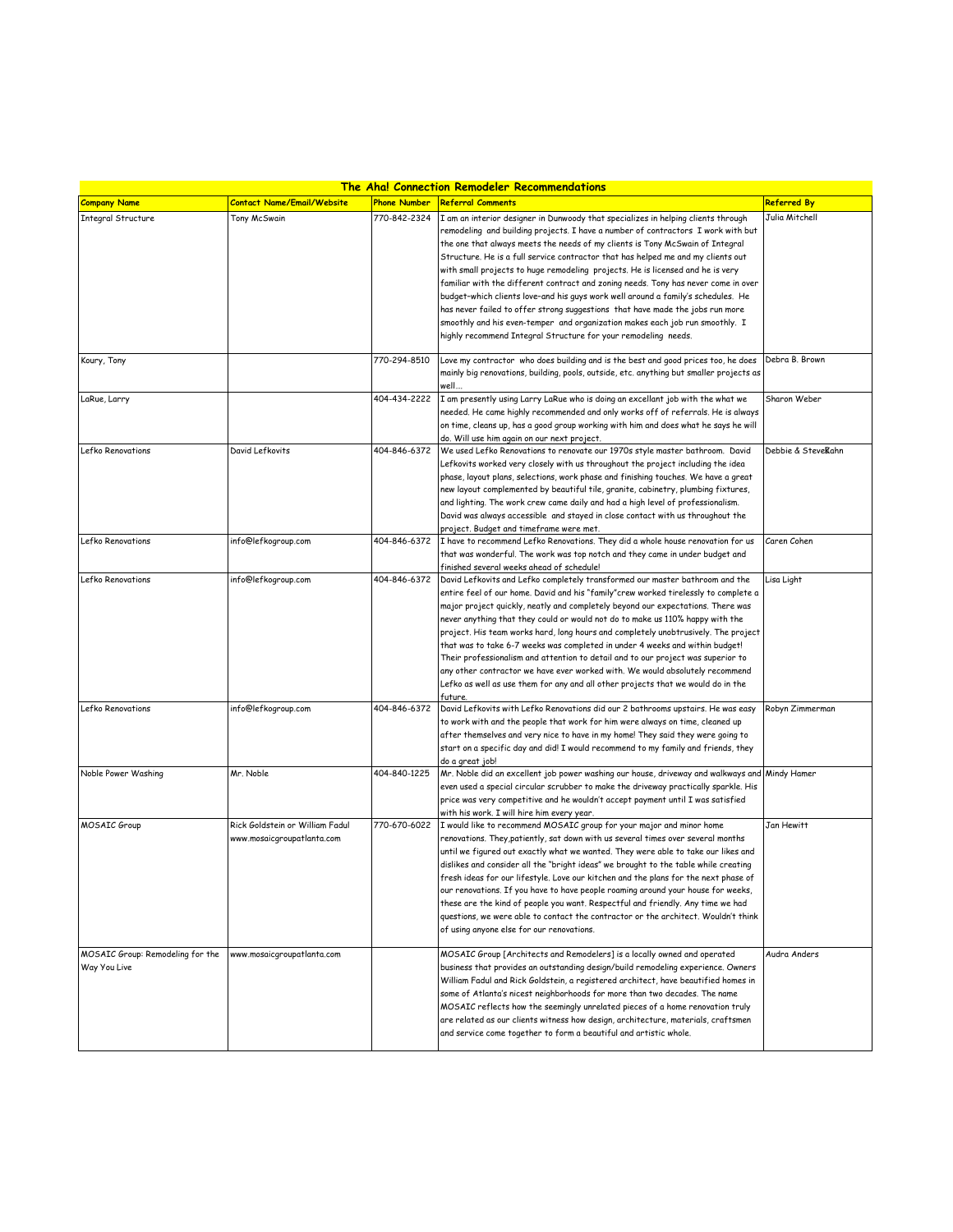| The Aha! Connection Remodeler Recommendations |                                         |                              |                                                                                                                                                                                                                                                                                                                                                                                                                                                                                                                                                                                                                                                                                                                                                                                                                                                                                                                                                                                                                                                                                                                                                                                                                                                                              |                         |  |
|-----------------------------------------------|-----------------------------------------|------------------------------|------------------------------------------------------------------------------------------------------------------------------------------------------------------------------------------------------------------------------------------------------------------------------------------------------------------------------------------------------------------------------------------------------------------------------------------------------------------------------------------------------------------------------------------------------------------------------------------------------------------------------------------------------------------------------------------------------------------------------------------------------------------------------------------------------------------------------------------------------------------------------------------------------------------------------------------------------------------------------------------------------------------------------------------------------------------------------------------------------------------------------------------------------------------------------------------------------------------------------------------------------------------------------|-------------------------|--|
| <b>Company Name</b>                           | Contact Name/Email/Website              | <b>Phone Number</b>          | <b>Referral Comments</b>                                                                                                                                                                                                                                                                                                                                                                                                                                                                                                                                                                                                                                                                                                                                                                                                                                                                                                                                                                                                                                                                                                                                                                                                                                                     | <b>Referred By</b>      |  |
| MOSAIC Group                                  | www.mosaicgroupatlanta.com              |                              | We highly recommend Mosaic Group for any remodeling/renovation work. They are<br>a professional design and build team consisting of architects, designers, and<br>craftsmen who truly work with the customer from day one to create a unique,<br>unified vision of the project. Many renovation "experts" perform quality work, but<br>most deliver a final product that is a cookie cutter version of concepts they're<br>comfortable building. Mosaic's approach is completely different, offering clients a<br>completely custom renovation, injecting innovative ideas and concepts reflecting<br>the desires of the customer. We recently hired Mosaic to renovate our basement.<br>Though our home is traditional, we wanted a different look for our basement and<br>had a mid-century modern aesthetic in mind. They embraced the idea and created a<br>design to achieve the look and feel we envisioned. The entire process was (even<br>though quite dusty) virtually trouble free. A dedicated project manager was<br>assigned to us who professionally handled every aspect of the day-to-day                                                                                                                                                                   | Jerry and Laila Berland |  |
| Paragon Construction                          | Justin Henry                            |                              | construction. They finished on time and were very mindful of our budget. We plan<br>to hire them again for future renovations. Mosaic truly delivers the WOW factor!<br>We can't recommend Justin Henry with Paragon Construction enough. My husband<br>recently did a very through review of the work we had done on Houzz.<br>http://www.houzz.com/viewReview/330805/Paragon-Construction-Services-review                                                                                                                                                                                                                                                                                                                                                                                                                                                                                                                                                                                                                                                                                                                                                                                                                                                                  | Kelly Adkins            |  |
| Passow Construction                           | Craig Passow                            | 404-376-4358                 | We used Craig Passow Construction to completely gut and remodel our master bath Bob Drake<br>a few months ago and are very happy with how it all turned out! He was very<br>flexible to our requests, responded promptly to any calls, and most importantly his<br>price was very reasonable. All his subs were excellent as well, we are very happy<br>with the whole experience and would recommend him heartily for any remodeling or<br>construction job.                                                                                                                                                                                                                                                                                                                                                                                                                                                                                                                                                                                                                                                                                                                                                                                                                |                         |  |
| Passow Construction                           | Craig Passow                            | 404-376-4358                 | So glad I saw this post! I would like to recommend our contractor, Craig Passow,<br>of Passow Construction. Craig and his crew remodeled our Dunwoody kitchen a<br>year ago. I have more than several positives to share with you & the followers. The<br>first is HONESTY: Craig was extremely open & honest with us regarding our<br>budget, why we should or shouldn't do something and how long it was going to take (<br>a realistic timeline), COMMUNICATION: Craig was extremely easy to get a hold of<br>and returned all of our calls promptly (even a year later I had a concern and he<br>"fixed it", happily!), he took note of any changes and was very flexible &<br>professional, CREATIVITY: even though we had a designer he and his crew and sub<br>contractors were very helpful and shared their ideas, DEPENDABLE: he always<br>arrived on time and was on the worksite everyday, his crew and sub-contractors<br>always looked appropriate and were on time, Craig's follow-up was<br>very detailed oriented and satisfaction was guaranteed. On a side note-cabinetry<br>is always a very expensive part of a kitchen renovation and Criag's guy, Mike<br>Volan of The Cabinet Source, was fantastic. We got the look we wanted within our<br>budget. | Charlotte Turner        |  |
| Passow Construction                           | Craig Passow                            | 404-376-4358                 | Craig Passow Construction is well respected in Dunwoody. Craig is honest and has an Jennifer and SeanBmith<br>outstanding work ethic, which he expects of all those who he employs. In the<br>spring, he completed our basement family room renovation, including taking down<br>and moving walls, then constructing a new space. Craig answered all of our questions<br>quickly. I have seen other homes that Craig Passow has done work on and they are<br>peautiful as well. I would not call anyone else to do work in our house! Craig Passow<br>Construction is the only company we trust!                                                                                                                                                                                                                                                                                                                                                                                                                                                                                                                                                                                                                                                                             |                         |  |
| Passow Construction                           | Craig and Libby Passow                  | 404-376-4358                 | Two years ago I bought a beautiful home in Dunwoody that had been totally<br>renovated by the owners, Craig and Libby Passow. Craig is a general contractor; he<br>did the renovation and the home was/is beautifully done. Three weeks ago the<br>county sewer line backed up into the finished basement and caused a lot of damage.<br>The basement had to be repainted, baseboards and sheet rock had to be replaced<br>and the bathroom had to be totally re-done. I hired Craig to make it beautiful again<br>and he has! His work is top-notch. He is reliable and honest. He is knowledgeable<br>and easy to work with. I highly recommend Passow Construction.                                                                                                                                                                                                                                                                                                                                                                                                                                                                                                                                                                                                       | Madelaine Murad         |  |
| Passow Construction                           | Craig Passow                            | 404-376-4358                 | Craig remodeled two bathrooms, master and quest, at the same time for us. He<br>delivered as promised. He was attentive and available. There were no surprises<br>with costs as all were within the estimated range. We are very happy with the<br>finished product and have another project planned with him after this positive<br>experience.                                                                                                                                                                                                                                                                                                                                                                                                                                                                                                                                                                                                                                                                                                                                                                                                                                                                                                                             | Lisa Ford               |  |
| R. Kieffer Enterprises                        | Randy Kieffer -<br>kiefferr@comcast.net | 770-861-7536                 | Recently had kitchen renovations expertly done by Randy Kieffer. Randy stayed on Pat Adams<br>budget within a proper estimate, was always dependable and on time - and a joy to<br>have around! I could not give a higher recommendation!                                                                                                                                                                                                                                                                                                                                                                                                                                                                                                                                                                                                                                                                                                                                                                                                                                                                                                                                                                                                                                    |                         |  |
| RCR, Inc.                                     | Robert Croawell                         | 770-814-0064<br>678-642-8314 | Robert recently renovated our kitchen, and stayed on budget. He is creative,<br>professional and a good listener. We are extremely satisfied with the quality of his<br>craftsmanship, and we absolutely love our kitchen! His crew was efficient, and<br>reliable. Several years ago, we also had a loft built into a great extra sleeping<br>space by Robert. He does a great job!                                                                                                                                                                                                                                                                                                                                                                                                                                                                                                                                                                                                                                                                                                                                                                                                                                                                                         | Carla Wertheimer        |  |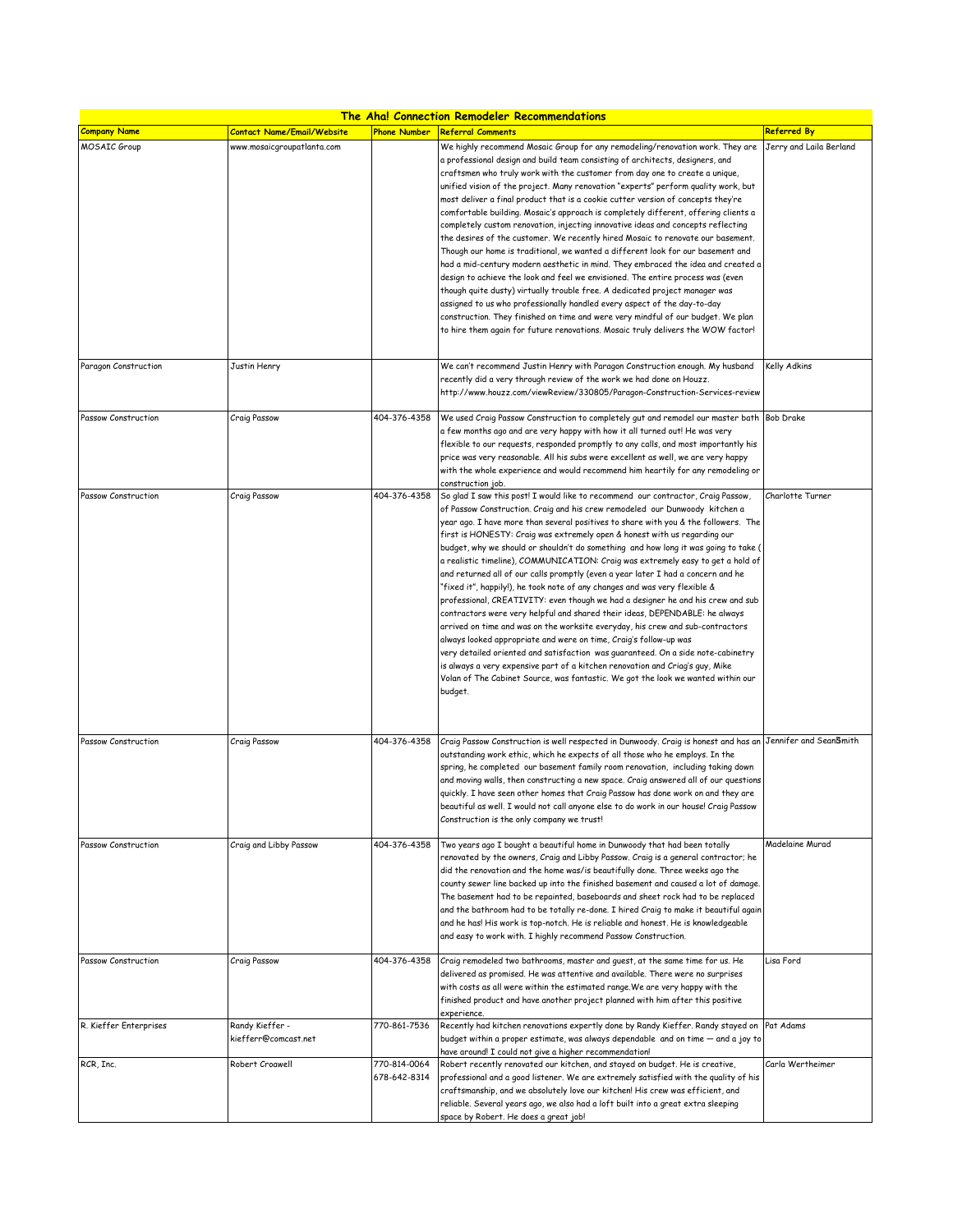| <b>The Aha! Connection Remodeler Recommendations</b> |                                                               |                     |                                                                                                                                                                        |                  |  |
|------------------------------------------------------|---------------------------------------------------------------|---------------------|------------------------------------------------------------------------------------------------------------------------------------------------------------------------|------------------|--|
| <b>Company Name</b>                                  | <b>Contact Name/Email/Website</b>                             | <b>Phone Number</b> | <b>Referral Comments</b>                                                                                                                                               | Referred By      |  |
| Remodel South                                        | Wes Tjepkema -                                                | 404-934-1929        | We used Wes Tjepkema with Remodel South on a pretty major renovation                                                                                                   | Erin Shepherd    |  |
|                                                      | remodelsouth@bellsouth.net                                    |                     | (kitchen, master bathroom, outdoor fireplace, knocking+adding walls, etc) and he                                                                                       |                  |  |
|                                                      |                                                               |                     | was fantastic. Best quality work without overpaying. He's honest, great to work                                                                                        |                  |  |
|                                                      |                                                               |                     | with, Dunwoody family with kids in local school. Mid-renovation during really heavy                                                                                    |                  |  |
|                                                      |                                                               |                     | rains while hubby was out of town he called me at 9:30pm to make sure no water                                                                                         |                  |  |
|                                                      |                                                               |                     | was coming in and offered to come check, put down another tarp, etc. A+++                                                                                              |                  |  |
| Rexi, LLC                                            | Michael Rothman - www.rexillc.com                             | 404-597-7416        | recommendation.<br>Rexi, LLC is owned and operated by Michael Rothman. Michael is a Civil Engineer                                                                     | Rhonda           |  |
|                                                      |                                                               |                     | and graduated from McGill University in Montreal. His knowledge, expertise,                                                                                            |                  |  |
|                                                      |                                                               |                     | artistic eye and quality craftsman separates him from the average                                                                                                      |                  |  |
|                                                      |                                                               |                     | remodeler/builder. He is honest, trustworthy, insured, bonded and takes great                                                                                          |                  |  |
|                                                      |                                                               |                     | pride in the work that he does and great care with each and every job. He does not                                                                                     |                  |  |
|                                                      |                                                               |                     | take shortcuts to get the job done. He takes the time to do it right the first time.                                                                                   |                  |  |
|                                                      |                                                               |                     | Rexi, LLC really is different then most. Michael is an award-winning member of                                                                                         |                  |  |
|                                                      |                                                               |                     | NARI. He turns a property into a real home.                                                                                                                            |                  |  |
| Rick Taylor Construction                             |                                                               | 678-689-7780        | Rick Taylor Construction is a wonderful handy man service. They do it all! They                                                                                        | Robyn            |  |
|                                                      |                                                               |                     | remodeled my masterbath room, tore out walls, laid tile, installed ceiling fans,<br>sinks, faucets and more. if you need something done, they can do it and do it with |                  |  |
|                                                      |                                                               |                     | style and your satisfaction!                                                                                                                                           |                  |  |
| Schuon Kitchens and Bath                             | www.skbi.com                                                  | 678-705-4346        | We worked with Schuon Kitchens and Bath on our recent kitchen/powder                                                                                                   | Karen Patterson  |  |
|                                                      |                                                               |                     | room/laundry room remodel — they are located on Roswell Road just North of the                                                                                         |                  |  |
|                                                      |                                                               |                     | river. Hans Schuon worked with me to design the space and Axel installed the                                                                                           |                  |  |
|                                                      |                                                               |                     | cabinets - they went above and beyond our expectations                                                                                                                 |                  |  |
|                                                      |                                                               |                     |                                                                                                                                                                        |                  |  |
| Seth Townsend                                        | www.sethtownsend.com                                          | 770-973-9916        | Seth Townsend is a cabinet maker that does kitchen design, kitchen cabinets, and                                                                                       | Lisa Victory     |  |
|                                                      |                                                               |                     | kitchen remodeling. He is a very conscientious, reliable, and trustworthy worker,                                                                                      |                  |  |
|                                                      |                                                               |                     | and does excellent work! I highly recommend him. You can purchase pre-made<br>cabinets through him, or he can custom build your cabinets. High quality work with       |                  |  |
|                                                      |                                                               |                     | extremely competitive pricing!                                                                                                                                         |                  |  |
| Spice Enterprises, Inc                               | Peter Andrews                                                 | 678-320-0675        | Peter Andrews (Spice Enterprises, Inc.) Local Dunwoody resident who lives off                                                                                          | June Griffeth    |  |
|                                                      |                                                               |                     | Chamblee Dunwoody Road. Interior/Exterior Remodeling/                                                                                                                  |                  |  |
|                                                      |                                                               | 678-362-5021        | woodworking/cabinets/painting Additions, Repairsmore.                                                                                                                  |                  |  |
|                                                      |                                                               |                     |                                                                                                                                                                        |                  |  |
| Stephens, Rusty                                      | Rusty Stephens                                                | 404-317-9158        | Rusty Stephens is fantastic and can remodel anything. He is honest and does a                                                                                          | Sandy            |  |
|                                                      |                                                               |                     | great job                                                                                                                                                              |                  |  |
|                                                      |                                                               | 404-348-0108        | and in the time frame he pays he will do it in.                                                                                                                        |                  |  |
| Stephenson Construction, LLC                         | www.stephensonconstructionllc.com<br>stephenson.llc@gmail.com |                     | Construction. I just recently moved to Dunwoody but he did work on our old house<br>in East Cobb. He is a contractor that you can always get ahold of, which is many   | Jennifer         |  |
|                                                      |                                                               |                     | times a problem. He did great work on our house                                                                                                                        |                  |  |
| Stonehaus Design                                     | George Steinheimer                                            |                     | George Steinheimer of Stonehaus design was great. He is an architect and has                                                                                           | Ellen Lindemann  |  |
|                                                      |                                                               |                     | great ideas along with being meticulous with his work. His crews are extremely                                                                                         |                  |  |
|                                                      |                                                               |                     | trustworthy - been with him for years.                                                                                                                                 |                  |  |
| Thelen, Randy                                        | randallthelen@yahoo.com                                       | 404-202-8375        | I would like to recommend Randy Thelen for any kind of renovation or repair that                                                                                       | Nora Floersheim  |  |
|                                                      |                                                               |                     | you may want. Randy was part of the Thelen Kitchen company which was in                                                                                                |                  |  |
|                                                      |                                                               |                     | Dunwoody for many years and did extraordinary work. Randy is extremely                                                                                                 |                  |  |
|                                                      |                                                               |                     | talented, detail oriented and reliable. My kitchen is incredible, and I would<br>recommend him highly. Anybody who is familiar with the work provided by Thelen        |                  |  |
|                                                      |                                                               |                     | Kitchens will get the "man behind the scenes."                                                                                                                         |                  |  |
| Thompson Homes Atlanta                               | David Thompson                                                | 678-725-6373        | David Thompson of Thompson Homes Atlanta                                                                                                                               | Leigh            |  |
|                                                      |                                                               |                     | He does very custom work, both remodel and new construction. I think he is the                                                                                         |                  |  |
|                                                      |                                                               |                     | best in the business!                                                                                                                                                  |                  |  |
| Townsend, Seth                                       | www.sethtownsend.com                                          | 770-973-9916        | Seth Townsend is a cabinet maker that does kitchen design, kitchen cabinets, and Lisa Victory                                                                          |                  |  |
|                                                      |                                                               |                     | kitchen remodeling. He is a very conscientious, reliable, and trustworthy worker,                                                                                      |                  |  |
|                                                      |                                                               |                     | and does excellent work! I highly recommend him. You can purchase pre-made                                                                                             |                  |  |
|                                                      |                                                               |                     | cabinets through him, or he can custom build your cabinets. High quality work with<br>extremely competitive pricing!                                                   |                  |  |
| Weidmann and Associates                              | www.weidmannremodeling.com                                    | 770-552-8396        | We recently completed a master suite remodel by Weidmann and Associates.                                                                                               | Michele Williams |  |
|                                                      |                                                               |                     | Their workmanship is phenomenal and have a focus on detail. All their trades people                                                                                    |                  |  |
|                                                      |                                                               |                     | were professional and have been with the company for many years. Their motto is                                                                                        |                  |  |
|                                                      |                                                               |                     | "where every client is a reference" and I am a believer!                                                                                                               |                  |  |
|                                                      |                                                               |                     |                                                                                                                                                                        |                  |  |
| The X-pert Remodeling Contractor LLI Hugh Rawn       |                                                               | 678-362-8236        | I called The X-pert Remodeling Contractor LLC in need of a consult for a problem                                                                                       | Jacquelyn Allen  |  |
|                                                      |                                                               |                     | at my home. Mr. Rawn called back promptly and made an appointment tocome see                                                                                           |                  |  |
|                                                      |                                                               |                     | and access. He was thorough and upfront regarding all of the cost, possibilities and                                                                                   |                  |  |
|                                                      |                                                               |                     | challenges we might face during the process. He schedule the day to return to                                                                                          |                  |  |
|                                                      |                                                               |                     | complete the job, kept me in the know of what he found and how he thought the                                                                                          |                  |  |
|                                                      |                                                               |                     | process should progress. The X-pert Remodeling Contractor LLC will be my first<br>call in the future for any home repairs and to refer to others for his excellent     |                  |  |
|                                                      |                                                               |                     | workmanshiop and professionalism throughout the whole process                                                                                                          |                  |  |
|                                                      |                                                               |                     |                                                                                                                                                                        |                  |  |